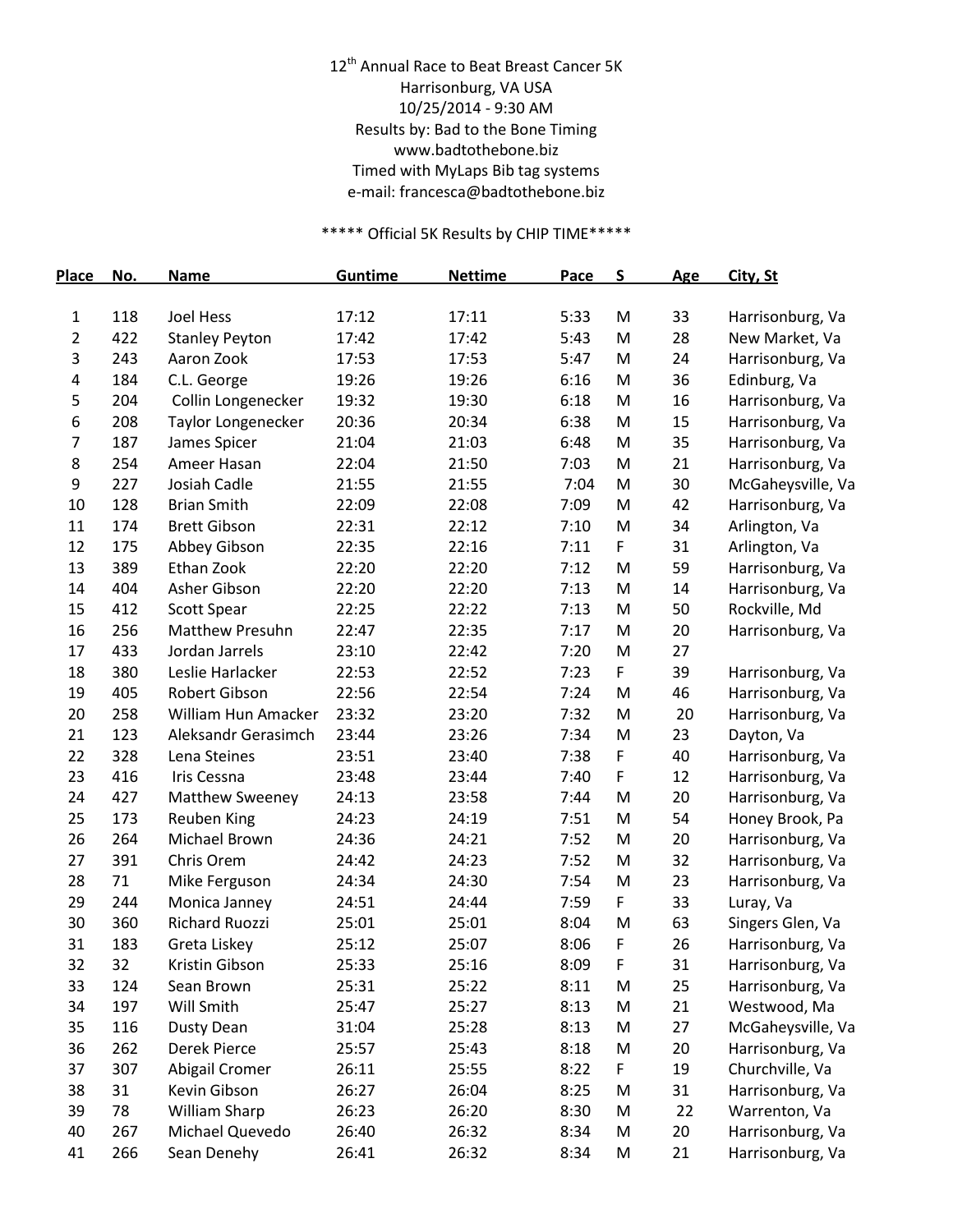| 42 | 346 | <b>Matthew Spear</b>  | 26:46 | 26:35 | 8:35  | M           | 13 | Rockville, Md      |
|----|-----|-----------------------|-------|-------|-------|-------------|----|--------------------|
| 43 | 279 | Ardeshir Dashtpour    | 27:04 | 26:38 | 8:36  | M           | 32 | Harrisonburg, Va   |
| 44 | 269 | Tim Moberg            | 26:55 | 26:40 | 8:36  | M           | 20 | Harrisonburg, Va   |
| 45 | 273 | James Ogden           | 26:58 | 26:45 | 8:38  | M           | 20 | Harrisonburg, Va   |
| 46 | 47  | John Horst            | 26:52 | 26:46 | 8:39  | M           | 24 | Harrisonburg, Va   |
| 47 | 46  | Katie Horst           | 26:52 | 26:47 | 8:39  | F           | 24 | Harrisonburg, Va   |
| 48 | 125 | Lacey Johnson         | 26:56 | 26:49 | 8:39  | F           | 25 | Harrisonburg, Va   |
| 49 | 402 | Jacob Poole           | 26:57 | 26:54 | 8:41  | M           | 21 | Harrisonburg, Va   |
| 50 | 107 | Tori Ruckman          | 27:25 | 27:02 | 8:44  | F           | 27 | Harrisonburg, Va   |
| 51 | 221 | Warren Stimpson       | 27:15 | 27:11 | 8:46  | M           | 48 | Harrisonburg, Va   |
| 52 | 6   | Molly Crenshaw        | 27:15 | 27:12 | 8:47  | F           | 33 |                    |
| 53 |     |                       | 27:22 | 27:22 | 8:50  |             |    | McGaheysville, Va  |
|    | 229 | <b>Tiffany Parker</b> |       |       |       | F           | 26 | Harrisonburg, Va   |
| 54 | 414 | Sarah Deloney         | 27:58 | 27:46 | 8:58  | F           | 12 | Harrisonburg, Va   |
| 55 | 13  | Kristin Wenger        | 27:50 | 27:48 | 8:58  | F           | 25 | Harrisonburg, Va   |
| 56 | 224 | Jenny Plum            | 28:02 | 27:55 | 9:01  | F           | 35 | Luray, Va          |
| 57 | 217 | Dawn Krall            | 28:07 | 28:02 | 9:03  | F           | 45 | Harrisonburg, Va   |
| 58 | 25  | Justin Zenz           | 28:21 | 28:20 | 9:09  | M           | 29 | Harrisonburg, Va   |
| 59 | 394 | Morgan Lynch          | 28:32 | 28:21 | 9:09  | F           | 20 | Harrisonburg, Va   |
| 60 | 83  | Carter Holden         | 29:03 | 28:22 | 9:09  | M           | 38 | Harrisonburg, Va   |
| 61 | 115 | Katelyn Burner        | 29:03 | 28:35 | 9:14  | F           | 23 | McGaheysville, Va  |
| 62 | 126 | Lindsay Harold        | 28:50 | 28:41 | 9:15  | F           | 25 | Harrisonburg, Va   |
| 63 | 194 | Karen Hurley          | 29:13 | 28:53 | 9:19  | F           | 48 | Foxboro, Ma        |
| 64 | 418 | Micah Cessna          | 28:57 | 28:53 | 9:19  | M           | 10 | Harrisonburg, Va   |
| 65 | 322 | Kristin Roach         | 29:04 | 28:56 | 9:20  | F           | 29 | Elkton, Va         |
| 66 | 417 | Steve Cessna          | 29:06 | 29:02 | 9:22  | M           | 45 | Harrisonburg, Va   |
| 67 | 406 | <b>Courtney Cave</b>  | 29:16 | 29:10 | 9:25  | F           | 28 | Maurertown, Va     |
| 68 | 334 | Rebecca Varney        | 29:42 | 29:12 | 9:25  | F           | 33 | Harrisonburg, Va   |
| 69 | 154 | Nathan Reedy          | 29:19 | 29:16 | 9:27  | M           | 35 | Harrisonburg, Va   |
| 70 | 14  | Nitakay Moyers-Day    | 29:31 | 29:20 | 9:28  | $\mathsf F$ | 59 | McGaheysville, Va  |
| 71 | 407 | Amanda Polk           | 29:28 | 29:21 | 9:28  | F           | 35 | Mount Jackson, Va  |
| 72 | 357 | Jody Randolph         | 29:41 | 29:33 | 9:32  | F           | 29 | Harrisonburg, Va   |
| 73 | 4   | <b>Brent Miller</b>   | 29:39 | 29:34 | 9:33  | M           | 36 | Harrisonburg, Va   |
| 74 | 336 | <b>Heather Gale</b>   | 29:38 | 29:36 | 9:33  | F           | 41 | Timberville, Va    |
| 75 | 86  | <b>Tim Ellmers</b>    | 29:51 | 29:37 | 9:34  | M           | 31 | Harrisonburg, Va   |
| 76 | 368 | Larry Cameron         | 29:49 | 29:39 | 9:34  | M           | 49 | Massanutten, Va    |
|    | 188 |                       |       |       | 9:35  |             |    | Penn Laird, Va     |
| 77 |     | Julie Pate            | 29:53 | 29:41 |       | F           | 36 |                    |
| 78 | 203 | Amy Showalter         | 29:51 | 29:42 | 9:35  | F           | 29 | Broadway, Va       |
| 79 | 200 | Kara Porter           | 29:52 | 29:42 | 9:35  | F           | 29 | Harrisonburg, Va   |
| 80 | 241 | Spencer Griffin       | 30:11 | 29:44 | 9:36  | M           | 27 | Elkton, Va         |
| 81 | 259 | Sandra Cereola        | 30:06 | 29:47 | 9:37  | F           | 51 | Harrisonburg, Va   |
| 82 | 172 | Susan Miller          | 30:07 | 29:50 | 9:38  | F           | 41 | Churchville, Va    |
| 83 | 335 | Sarah Shull           | 30:01 | 29:53 | 9:39  | F           | 30 | Elkton, Va         |
| 84 | 189 | Larry Almond Jr.      | 30:04 | 30:01 | 9:41  | M           | 46 | New Canton, Va     |
| 85 | 182 | Jessica Hayden        | 30:12 | 30:06 | 9:43  | F           | 25 | Harrisonburg, Va   |
| 86 | 167 | Sarah King            | 30:27 | 30:10 | 9:44  | F           | 35 | Churchville, Va    |
| 87 | 212 | Michelle Wilcher      | 30:33 | 30:24 | 9:49  | F           | 41 | Craigsville, Va    |
| 88 | 379 | George Gillies        | 30:51 | 30:35 | 9:52  | M           | 62 | Charlottesville, V |
| 89 | 308 | Amy Cromer            | 31:00 | 30:43 | 9:55  | F           | 45 | Churchville, Va    |
| 90 | 205 | Shelby Longenecker    | 30:57 | 30:47 | 9:56  | F           | 44 | Harrisonburg, Va   |
| 91 | 160 | Debbie Papotnik       | 31:32 | 31:04 | 10:02 | F           | 46 | Elkton, Va         |
| 92 | 158 | Kristin Laporta       | 31:18 | 31:07 | 10:02 | F           | 26 | Harrisonburg, Va   |
| 93 | 108 | Danielle Launi        | 31:20 | 31:08 | 10:03 | F           | 24 | Leesburg, Va       |
| 94 | 420 | Philip Day            | 31:22 | 31:11 | 10:04 | M           | 59 | McGaheysville, Va  |
|    |     |                       |       |       |       |             |    |                    |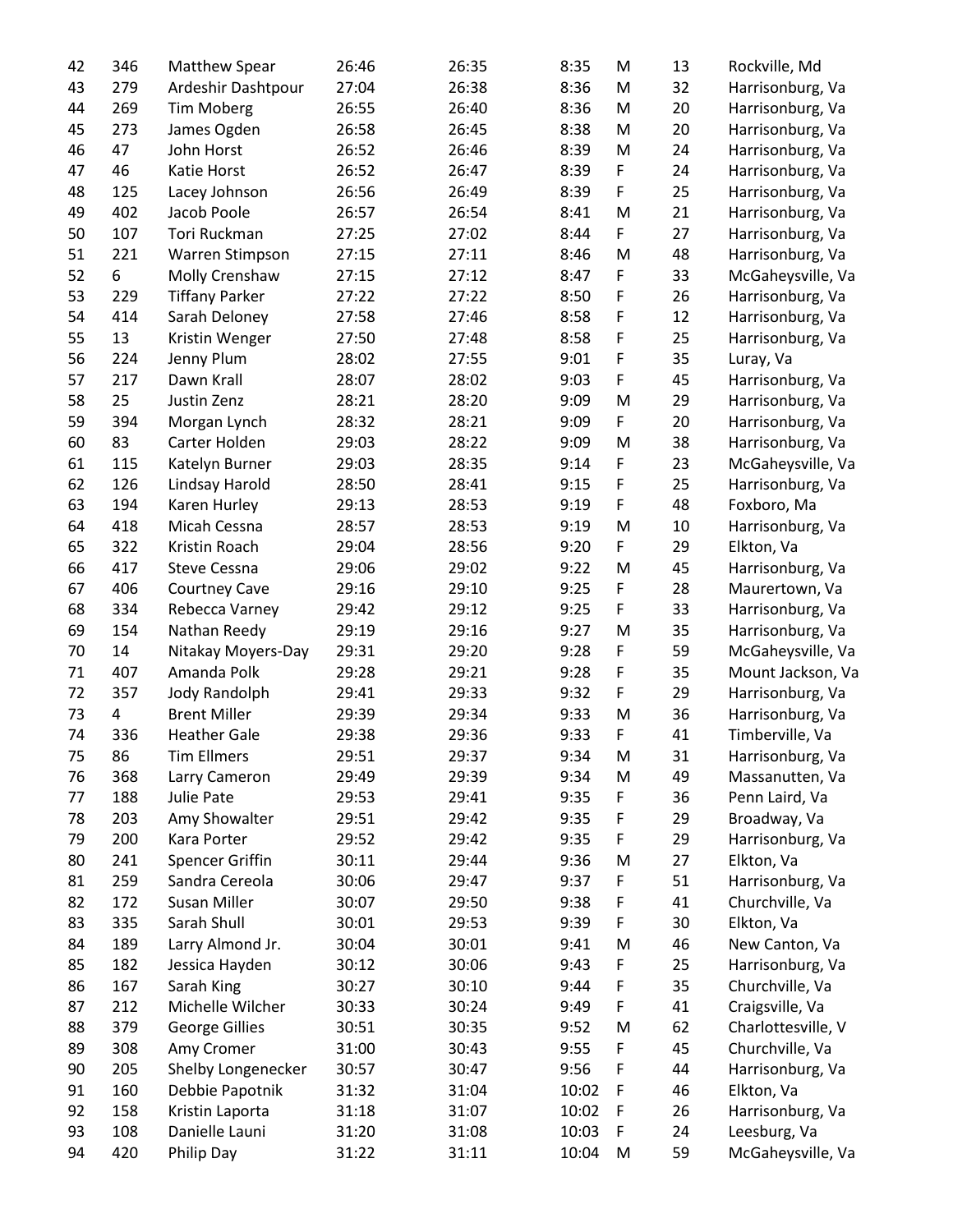| 95  | 378 | Olivia Gillies            | 31:37 | 31:21 | 10:07 | F           | 25 | Harrisonburg, Va                     |
|-----|-----|---------------------------|-------|-------|-------|-------------|----|--------------------------------------|
| 96  | 12  | Kevin Tysinger            | 32:08 | 31:28 | 10:09 | M           | 39 | Harrisonburg, Va                     |
| 97  | 11  | Mary Beth Tysinger        | 32:08 | 31:28 | 10:09 | F           | 37 | Harrisonburg, Va                     |
| 98  | 5   | Surry Washington          | 31:34 | 31:31 | 10:10 | F           | 33 | Harrisonburg, Va                     |
| 99  | 245 | Mark Stallard             | 32:15 | 32:02 | 10:20 | M           | 44 | Harrisonburg, Va                     |
| 100 | 199 | Robert Frysinger          | 32:48 | 32:10 | 10:23 | M           | 27 | Harrisonburg, Va                     |
| 101 | 207 | Laura Nyman               | 32:26 | 32:16 | 10:25 | F           | 23 | Harrisonburg, Va                     |
| 102 | 429 | Lindsey Lam               | 32:32 | 32:20 | 10:26 | $\mathsf F$ | 23 |                                      |
| 103 | 60  | <b>Emily Fost</b>         | 32:47 | 32:25 | 10:28 | $\mathsf F$ | 23 | Harrisonburg, Va                     |
| 104 | 61  | Laura Fost                | 32:47 | 32:26 | 10:28 | $\mathsf F$ | 48 | Stephens City, Va                    |
| 105 | 23  | Lauren Bothel             | 32:31 | 32:30 | 10:29 | F           | 30 | Harrisonburg, Va                     |
| 106 | 129 | <b>Tanner Smith</b>       | 32:37 | 32:35 | 10:31 | M           | 12 | Harrisonburg, Va                     |
| 107 | 195 | <b>Butch Proctor</b>      | 32:51 | 32:50 | 10:36 | M           | 70 | Broadway, Va                         |
| 108 | 131 | Christianna Sullivan      | 33:25 | 33:02 | 10:40 | F           | 23 | Shenandoah, Va                       |
| 109 | 130 | Dana Baker                | 33:25 | 33:06 | 10:41 | F           |    |                                      |
|     |     |                           | 34:04 |       | 10:42 | $\mathsf F$ |    | Harrisonburg, Va<br>Singers Glen, Va |
| 110 | 338 | Kristen King              |       | 33:09 |       | $\mathsf F$ | 33 |                                      |
| 111 | 339 | Katie Cimini              | 34:04 | 33:10 | 10:42 |             | 25 | Harrisonburg, Va                     |
| 112 | 225 | Carrie Martell            | 34:32 | 33:20 | 10:46 | $\mathsf F$ | 31 | Harrisonburg, Va                     |
| 113 | 295 | <b>Sally Parsley</b>      | 33:34 | 33:22 | 10:46 | F           |    | Harrisonburg, Va                     |
| 114 | 415 | Gretchen Cessna           | 33:27 | 33:23 | 10:46 | F           | 49 | Harrisonburg, Va                     |
| 115 | 168 | Donnie Bazzle             | 33:40 | 33:30 | 10:49 | M           | 55 | Harrisonburg, Va                     |
| 116 | 196 | Janet Smith               | 33:55 | 33:34 | 10:50 | F           | 52 | Westwood, Ma                         |
| 117 | 268 | Amaranta Prieto           | 33:54 | 33:38 | 10:51 | F           | 22 | Harrisonburg, Va                     |
| 118 | 127 | <b>Brett Johnson</b>      | 33:49 | 33:40 | 10:52 | M           | 30 | Harrisonburg, Va                     |
| 119 | 220 | Jen Moyers                | 33:46 | 33:41 | 10:52 | $\mathsf F$ | 29 | Harrisonburg, Va                     |
| 120 | 55  | Teresa Yoder              | 34:03 | 33:53 | 10:56 | $\mathsf F$ | 55 | Harrisonburg, Va                     |
| 121 | 74  | Rebecca Gant              | 34:27 | 34:12 | 11:02 | F           | 30 | Harrisonburg, Va                     |
| 122 | 222 | Jamie Keplinger           | 34:25 | 34:13 | 11:03 | F           | 27 | Harrisonburg, Va                     |
| 123 | 122 | Ingrid Ibarra             | 34:28 | 34:17 | 11:04 | $\mathsf F$ | 23 | Front Royal, Va                      |
| 124 | 179 | Keturah Shifflett         | 34:22 | 34:19 | 11:05 | $\mathsf F$ | 27 | Elkton, Va                           |
| 125 | 249 | Jacob Carrico             | 34:25 | 34:25 | 11:06 | M           | 14 | Luray, Va                            |
| 126 | 287 | Krista Parrish            | 34:48 | 34:41 | 11:12 | F           | 29 | Massanutten, Va                      |
| 127 | 177 | Jennifer Zirkle           | 34:48 | 34:41 | 11:12 | $\mathsf F$ | 31 | Elkton, Va                           |
| 128 | 22  | Greta Ann Herin           | 34:56 | 34:52 | 11:15 | $\mathsf F$ | 44 | Harrisonburg, Va                     |
| 129 | 237 | Tom Carle                 | 35:27 | 35:21 | 11:24 | M           | 51 | Penn Laird, Va                       |
| 130 | 230 | Jeremy Parker             | 35:32 | 35:32 | 11:28 | M           | 26 | Harrisonburg, Va                     |
| 131 | 299 | Pat Nolan                 | 36:01 | 35:43 | 11:32 | M           | 54 | Cumberland, Md                       |
| 132 | 298 | Leah Nolan                | 36:01 | 35:43 | 11:32 | F           | 20 | Cumberland, Md                       |
| 133 | 236 | Robert Duncan             | 36:15 | 36:10 | 11:40 | M           | 55 | Massanutten, Va                      |
| 134 | 291 | Natalie Yavny             | 36:28 | 36:13 | 11:41 | F           | 30 | Harrisonburg, Va                     |
| 135 | 324 | Luda Kilkimnik            | 36:28 | 36:13 | 11:41 | F           | 33 | Harrisonburg, Va                     |
| 136 | 24  | Marjorie Maxey            | 36:25 | 36:14 | 11:42 | F           | 57 | Charlottesville, V                   |
| 137 | 82  | Jennifer Holden           | 36:59 | 36:20 | 11:44 | F           | 37 | Harrisonburg, Va                     |
| 138 | 87  | <b>Megan Ellmers</b>      | 36:58 | 36:35 | 11:48 | $\mathsf F$ | 28 | Harrisonburg, Va                     |
| 139 | 369 | Cathleen Meyerhoeff       | 36:52 | 36:46 | 11:52 | F           | 26 | Harrisonburg, Va                     |
| 140 | 344 | <b>Terry Kuykendall</b>   | 36:56 | 36:47 | 11:52 | M           | 43 | Harrisonburg, Va                     |
| 141 | 45  | Tammie McDonald-Bro 37:01 |       | 36:59 | 11:56 | F           | 49 | Port Republic, Va                    |
| 142 | 235 | Melesa Duncan             | 37:12 | 37:06 | 11:59 | F           | 54 | Massanutten, Va                      |
| 143 | 242 | Alisa Cook                | 37:13 | 37:07 | 11:59 | F           | 59 | Harrisonburg, Va                     |
| 144 | 238 | Jo-Ann Carle              | 37:14 | 37:08 | 11:59 | $\mathsf F$ | 51 | Penn Laird, Va                       |
|     |     |                           |       |       |       | $\mathsf F$ |    |                                      |
| 145 | 57  | <b>Tina Argyros</b>       | 37:42 | 37:25 | 12:05 |             | 46 | New Market, Va                       |
| 146 | 35  | Janna Blosser             | 37:42 | 37:25 | 12:05 | $\mathsf F$ | 51 | Timberville, Va                      |
| 147 | 392 | Drew Meyerhoeffer         | 37:34 | 37:28 | 12:05 | M           | 23 | Harrisonburg, Va                     |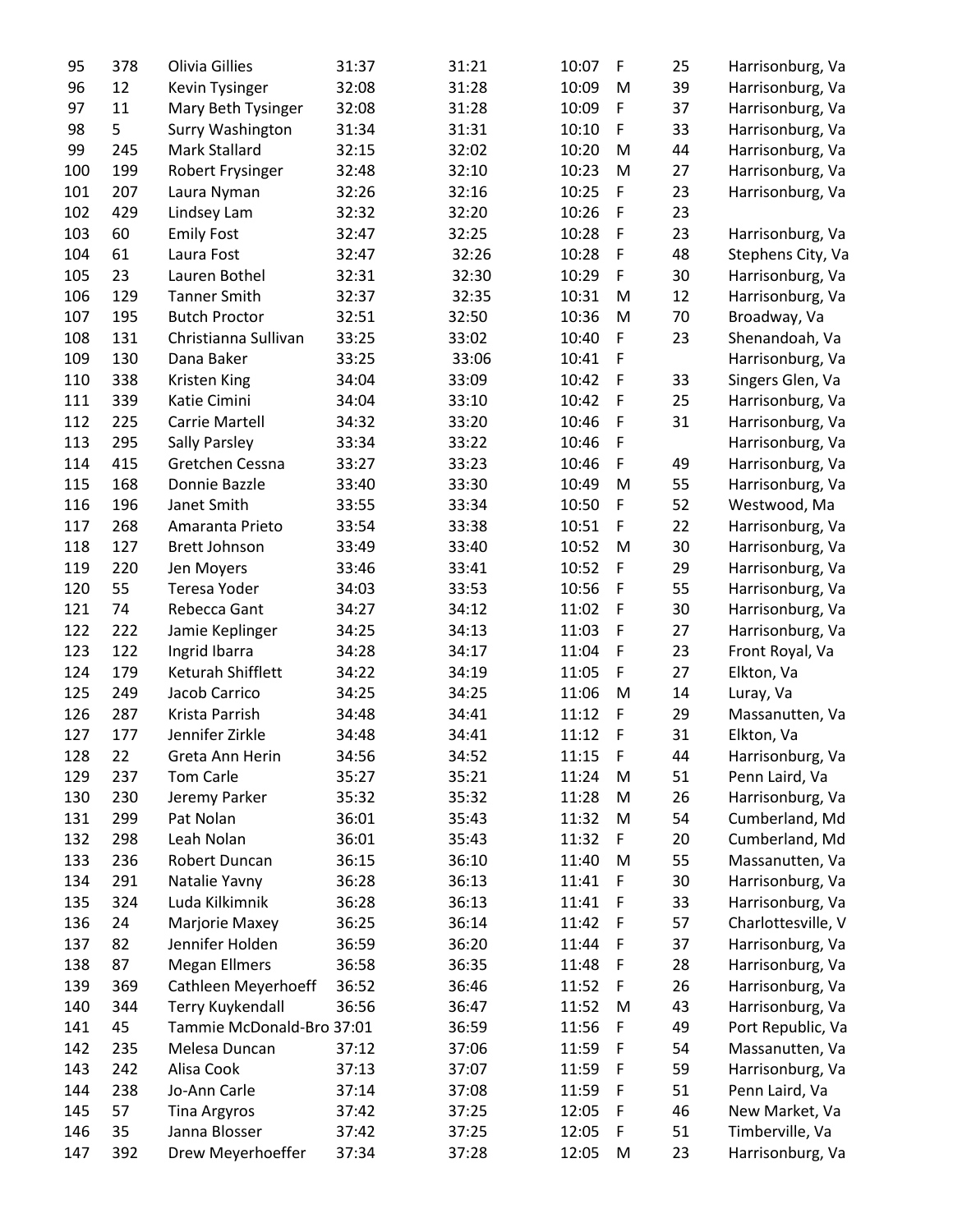| 148 | 136 | Andrew Peachey            | 37:38 | 37:29 | 12:06 | M           | 37 | Elkton, Va         |
|-----|-----|---------------------------|-------|-------|-------|-------------|----|--------------------|
| 149 | 137 | Corrina Peachey           | 37:38 | 37:29 | 12:06 | F           | 10 | Elkton, Va         |
| 150 | 301 | Elizabeth Shipp           | 37:44 | 37:31 | 12:07 | F           | 24 | Stephens City, Va  |
| 151 | 102 | Kasey Overby              | 37:44 | 37:32 | 12:07 | F           | 33 | Winchester, Va     |
| 152 | 9   | Michael Butcher           | 37:52 | 37:50 | 12:13 | M           | 26 | Unionville, Va     |
| 153 | 10  | Jackie Butcher            | 37:52 | 37:51 | 12:13 | F           | 26 | Unionville, Va     |
| 154 | 75  | Retha Baer                | 37:58 | 37:51 | 12:13 | F           | 65 | Harrisonburg, Va   |
| 155 | 213 | <b>Heather Mills</b>      | 38:02 | 37:58 | 12:15 | F           | 38 | Harrisonburg, Va   |
| 156 | 65  | Stephanie Reid            | 38:01 | 37:58 | 12:15 | $\mathsf F$ | 26 | Shenandoah, Va     |
| 157 | 362 | <b>Ginger Via</b>         | 38:40 | 38:25 | 12:24 | F           | 42 | Weyers Cave, Va    |
| 158 | 361 | Heide Horne               | 38:40 | 38:27 | 12:24 | F           | 66 | Harrisonburg, Va   |
| 159 | 94  | Justin Ridder             | 38:46 | 38:41 | 12:29 | M           | 13 | Mount Crawford, Va |
| 160 | 300 | <b>Becky Harris</b>       | 39:57 | 38:50 | 12:32 | F           | 30 | Broadway, Va       |
| 161 | 253 | Anthony Manno             | 39:09 | 38:52 | 12:33 | M           | 20 | Purcellville, Va   |
| 162 | 248 |                           | 39:23 | 39:23 | 12:42 | F           | 14 |                    |
|     |     | Alyssa Miller             |       |       | 12:43 |             |    | Luray, Va          |
| 163 | 250 | Olivia Carrico            | 39:25 | 39:25 |       | F           | 10 | Luray, Va          |
| 164 | 349 | Shane Slaydon             | 40:59 | 39:45 | 12:50 | M           | 10 | Harrisonburg, Va   |
| 165 | 90  | <b>Audrey Myers</b>       | 40:09 | 39:47 | 12:50 | F           | 48 | Harrisonburg, Va   |
| 166 | 198 | Cassandra Frysinger       | 40:41 | 40:02 | 12:55 | F           | 28 | Harrisonburg, Va   |
| 167 | 21  | Kristyn Henke             | 40:16 | 40:08 | 12:57 | F           | 27 | Churchville, Va    |
| 168 | 16  | Jennifer Raybin           | 40:17 | 40:09 | 12:57 | F           | 31 | Staunton, Va       |
| 169 | 333 | Megan Almond              | 40:46 | 40:19 | 13:01 | F           | 20 | New Canton, Va     |
| 170 | 218 | <b>Becky Bonds</b>        | 40:25 | 40:21 | 13:01 | F           | 36 | Harrisonburg, Va   |
| 171 | 135 | Kathleen Overfield-       | 41:00 | 40:25 | 13:03 | F           | 34 | Harrisonburg, Va   |
| 172 | 215 | Debbie Hill               | 40:32 | 40:26 | 13:03 | F           | 50 | Franklin, Wv       |
| 173 | 216 | Keith Hill                | 40:33 | 40:27 | 13:03 | M           | 51 | Franklin, Wv       |
| 174 | 190 | Christina Almond          | 40:46 | 40:44 | 13:09 | F           | 48 | New Canton, Va     |
| 175 | 106 | Megan Reichart            | 41:21 | 41:00 | 13:14 | F           | 25 | Harrisonburg, Va   |
| 176 | 104 | Grady Ruckman             | 41:23 | 41:00 | 13:14 | M           | 29 | Harrisonburg, Va   |
| 177 | 103 | <b>Toni Steele</b>        | 41:23 | 41:00 | 13:14 | F           | 54 | Waynesboro, Va     |
| 178 | 105 | Lynn Steele               | 41:23 | 41:02 | 13:14 | M           | 58 | Waynesboro, Va     |
| 179 | 153 | Makayla Reedy             | 42:12 | 41:18 | 13:20 | F           | 13 | Harrisonburg, Va   |
| 180 | 44  | Elsje McDonald            | 41:35 | 41:33 | 13:25 | F           | 14 | Port Republic, Va  |
| 181 | 134 | Kim Gray                  | 42:23 | 41:38 | 13:26 | $\mathsf F$ | 28 | Staunton, Va       |
| 182 | 219 | <b>Brooke Wetherell</b>   | 41:44 | 41:39 | 13:26 | F           | 22 | Harrisonburg, Va   |
| 183 | 152 | Levi Reedy                | 42:36 | 41:43 | 13:28 | M           | 10 | Harrisonburg, Va   |
| 184 | 239 | Molly Munden              | 42:12 | 41:45 | 13:28 | F           | 27 | Elkton, Va         |
| 185 | 240 | Abby Griffin              | 42:12 | 42:07 | 13:35 | F           | 51 | Elkton, Va         |
| 186 | 150 | <b>Anthony Munns</b>      | 42:59 | 42:07 | 13:35 | M           | 27 | Harrisonburg, Va   |
| 187 | 144 | <b>Brittani Shifflett</b> | 42:59 | 42:07 | 13:36 | F           | 25 | Harrisonburg, Va   |
| 188 | 50  | Alissa Beam               | 43:13 | 42:11 | 13:37 | F           | 26 | Bridgewater, Va    |
| 189 | 351 | Ashley Springel           | 42:22 | 42:12 | 13:37 | F           | 31 | Stuarts Draft, Va  |
| 190 | 27  | Amy Huddleston            | 43:14 | 42:12 | 13:37 | $\mathsf F$ | 46 | Farmville, Va      |
| 191 | 49  | Dawn Michael              | 43:14 | 42:12 | 13:37 | $\mathsf F$ | 52 | Port Republic, Va  |
| 192 | 79  | Lee Hopson                | 43:15 | 42:12 | 13:37 | F           | 67 | Harrisonburg, Va   |
| 193 | 233 | Caity Swecker             | 43:14 | 42:13 | 13:37 | F           | 25 | McGaheysville, Va  |
| 194 | 30  | <b>Bruce Bowman</b>       | 43:14 | 42:13 | 13:37 | M           | 63 | Fishersville, Va   |
| 195 | 359 | <b>Kim Custer</b>         | 43:14 | 42:13 | 13:37 | F           | 39 | Fulks Run, Va      |
| 196 | 366 | Sarah Cameron             | 43:13 | 42:14 | 13:38 | F           | 19 | Massanutten, Va    |
| 197 | 365 | Kimberly Cameron          | 43:14 | 42:15 | 13:38 | F           | 48 | Massanutten, Va    |
| 198 | 280 | Jason Liskey              | 43:03 | 42:15 | 13:38 | M           | 29 | Harrisonburg, Va   |
| 199 | 363 | Lisa Morris               | 42:29 | 42:19 | 13:39 | F           | 37 | Weyers Cave, Va    |
| 200 |     |                           | 43:05 | 42:20 |       |             |    |                    |
|     | 281 | Douglas Craven            |       |       | 13:40 | M           | 26 | Harrisonburg, Va   |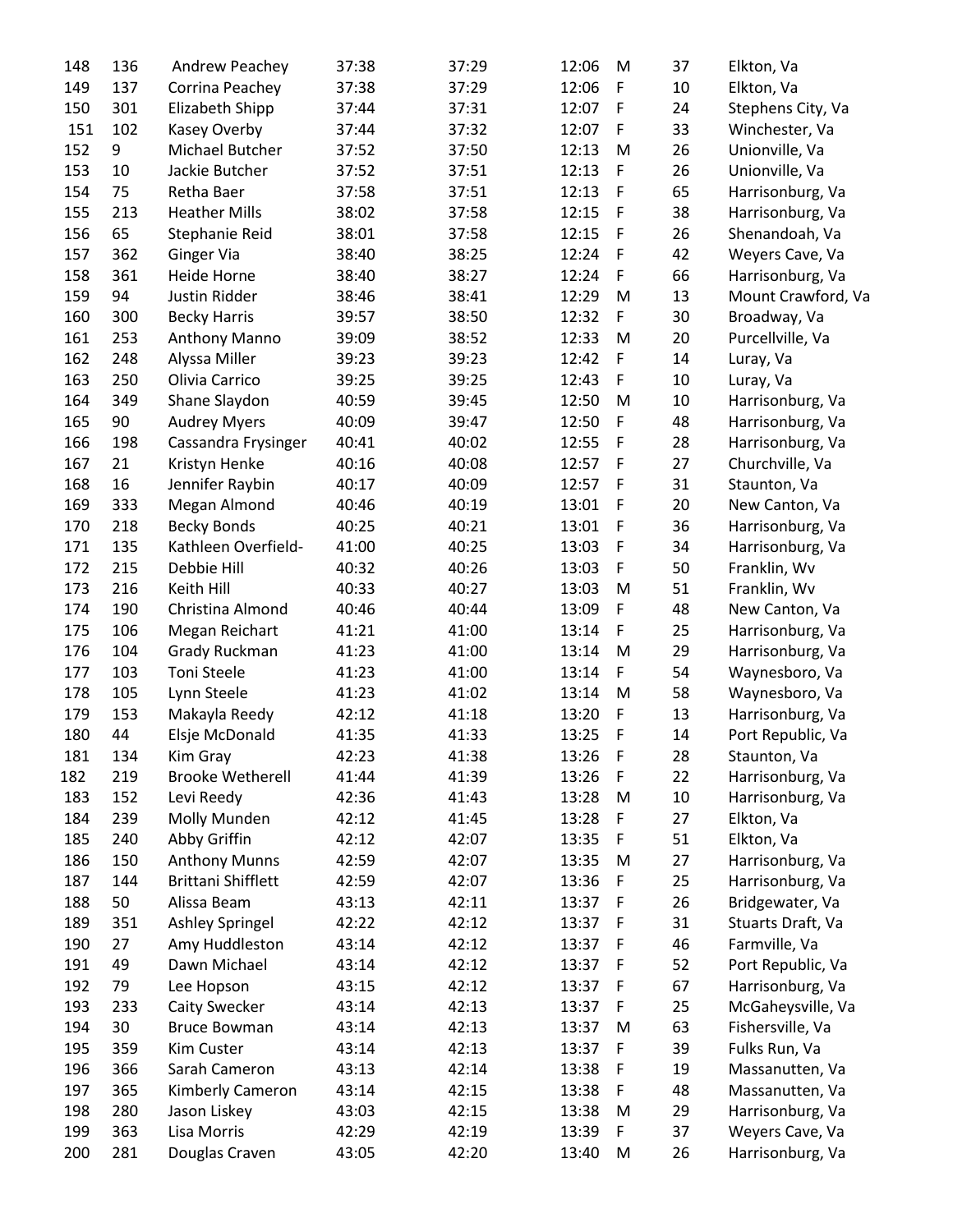| 201 | 28  | Philip Schulte         | 42:49 | 42:35 | 13:44 | M            | 25  | Broadway, Va     |
|-----|-----|------------------------|-------|-------|-------|--------------|-----|------------------|
| 202 | 29  | Cary Schulte           | 42:49 | 42:36 | 13:45 | F            | 57  | Broadway, Va     |
| 203 | 43  | Nora Miller            | 42:49 | 42:36 | 13:45 | F            | 25  | Harrisonburg, Va |
| 204 | 81  | Dwayne Smallwood       | 44:02 | 43:27 | 14:01 | M            | 39  | Dayton, Va       |
| 205 | 211 | <b>Trish Coffey</b>    | 44:42 | 44:23 | 14:19 | F            | 43  | Waynesboro, Va   |
| 206 | 34  | Megan Hallquist        | 45:46 | 45:22 | 14:39 | F            | 34  | Orange, Va       |
| 207 | 261 | <b>Troy Thomas</b>     | 45:44 | 45:29 | 14:41 | M            | 23  | Harrisonburg, Va |
| 208 | 159 | Sumter Hazzard-Adol    | 45:49 | 45:30 | 14:41 | F            | 60  | Harrisonburg, Va |
| 209 | 390 | Peter Adolph           | 45:50 | 45:30 | 14:41 | M            | 61  | Harrisonburg, Va |
| 210 | 284 | Michael Sharum         | 46:50 | 46:01 | 14:51 | M            | 44  | Harrisonburg, Va |
| 211 | 434 | Regan Sharum           | 46:49 | 46:22 | 14:58 | F            | 9   |                  |
| 212 | 403 | Renne Hobson           | 47:01 | 46:34 | 15:02 | F            | 30  | Harrisonburg, Va |
| 213 | 68  | Jennifer Maddox        | 47:14 | 46:37 | 15:03 | F            | 29  | Mount Sidney, Va |
| 214 | 388 | Lucinda Hobson         | 47:06 | 46:39 | 15:03 | $\mathsf F$  | 51  | Waynesboro, Va   |
| 215 | 51  | Jacqueline Woolf       | 47:05 | 46:49 | 15:06 | F            | 49  | Weyers Cave, Va  |
| 216 | 293 | Shannon Borowski       | 47:07 | 47:04 | 15:11 | F            | 20  | Harrisonburg, Va |
| 217 | 297 | Michael Dart           | 47:55 | 47:29 | 15:19 | M            | 1.5 | Harrisonburg, Va |
| 218 | 210 | <b>Chrissy Dart</b>    | 47:55 | 47:30 | 15:20 | F            | 36  | Harrisonburg, Va |
| 219 | 331 | Emma West              | 48:04 | 47:38 | 15:22 | F            | 20  | Bridgewater, Va  |
| 220 | 330 | Dawn Frederick         | 48:04 | 47:38 | 15:22 | F            | 51  |                  |
|     |     |                        |       |       |       |              |     | Bridgewater, Va  |
| 221 | 33  | Danielle Hallquist     | 50:01 | 49:38 | 16:01 | F            | 26  | Broadway, Va     |
| 222 | 149 | Kelly McKown           | 50:43 | 49:42 | 16:02 | F            | 34  | Harrisonburg, Va |
| 223 | 143 | <b>Chasity Trimble</b> | 50:43 | 49:42 | 16:02 | $\mathsf F$  | 42  | Harrisonburg, Va |
| 224 | 147 | <b>Stacey Scherer</b>  | 50:42 | 49:44 | 16:03 | F            | 56  | Harrisonburg, Va |
| 225 | 62  | Courtney Tennant       | 50:05 | 49:50 | 16:05 | F            | 27  | Harrisonburg, Va |
| 226 | 332 | Jessica Morris         | 50:06 | 49:51 | 16:05 | F            | 23  | Elkton, Va       |
| 227 | 15  | Amber Gibson           | 50:24 | 50:14 | 16:13 | $\mathsf F$  | 27  | Waynesboro, Va   |
| 228 | 41  | Pat Randolph           | 50:56 | 50:31 | 16:18 | F            | 54  | Harrisonburg, Va |
| 229 | 377 | Madeline Divita        | 51:04 | 50:31 | 16:18 | F            | 20  | Vienna, Va       |
| 230 | 386 | Shirali Shah           | 51:04 | 50:32 | 16:18 | F            | 20  | Harrisonburg, Va |
| 231 | 310 | Wilma Whitelow         | 50:55 | 50:38 | 16:20 | F            | 39  | Harrisonburg, Va |
| 232 | 318 | Debbie Dean            | 50:56 | 50:39 | 16:21 | F            | 47  | Harrisonburg, Va |
| 233 | 337 | <b>Walter Adams</b>    | 51:47 | 50:51 | 16:24 | M            | 58  | Harrisonburg, Va |
| 234 | 340 | Eyde Adams             | 51:47 | 50:51 | 16:25 | $\mathsf{F}$ | 55  | Harrisonburg, Va |
| 235 | 370 | Anne Byrd              | 51:17 | 50:53 | 16:25 | F            | 63  | Harrisonburg, Va |
| 236 | 282 | Randy Harper           | 51:43 | 50:56 | 16:26 | M            | 44  | Harrisonburg, Va |
| 237 | 278 | Pam Harper             | 51:43 | 50:57 | 16:26 | F.           | 49  | Harrisonburg, Va |
| 238 | 274 | <b>Michael Raines</b>  | 51:43 | 50:58 | 16:27 | M            | 27  | Harrisonburg, Va |
| 239 | 277 | Joseph Wills           | 51:44 | 50:59 | 16:27 | M            | 27  | Harrisonburg, Va |
| 240 | 347 | Meaghann Zeiner        | 51:43 | 51:03 | 16:28 | F            | 29  | Harrisonburg, Va |
| 241 | 17  | Crystal Truxell        | 51:17 | 51:09 | 16:30 | F            | 43  | Staunton, Va     |
| 242 | 36  | Anita Pellerin         | 51:38 | 51:14 | 16:32 | F            | 63  | Harrisonburg, Va |
| 243 | 421 | <b>Brady Jones</b>     | 51:34 | 51:20 | 16:34 | M            | 19  | Harrisonburg, Va |
| 244 | 252 | Nimrata Kochhar        | 51:34 | 51:20 | 16:34 | F            | 20  | Harrisonburg, Va |
| 245 | 138 | <b>Megan Rogers</b>    | 51:41 | 51:27 | 16:36 | F            | 30  | Gore, Va         |
| 246 | 114 | Theresa Vaubel         | 51:41 | 51:28 | 16:36 | F            | 39  | Delray, Wv       |
| 247 | 96  | Donna Bynaker          | 52:05 | 51:29 | 16:37 | F            | 54  | New Market, Va   |
| 248 | 97  | <b>Megan Davis</b>     | 52:28 | 51:52 | 16:44 | F            | 27  | Quicksburg, Va   |
| 249 | 276 | David Shenk            | 52:54 | 52:05 | 16:48 | M            | 28  | Harrisonburg, Va |
| 250 | 271 | Andrea Hufnagel        | 52:33 | 52:07 | 16:49 | F            | 21  | Harrisonburg, Va |
| 251 | 201 | Hannah Cubbage         | 52:50 | 52:07 | 16:49 | F            | 13  | Luray, Va        |
| 252 | 263 | <b>Brittney Jacks</b>  | 52:33 | 52:16 | 16:52 | F            | 21  | Smithtown, Ny    |
| 253 | 257 | Malcolm Coate          | 52:35 | 52:18 | 16:53 | M            | 22  | Harrisonburg, Va |
|     |     |                        |       |       |       |              |     |                  |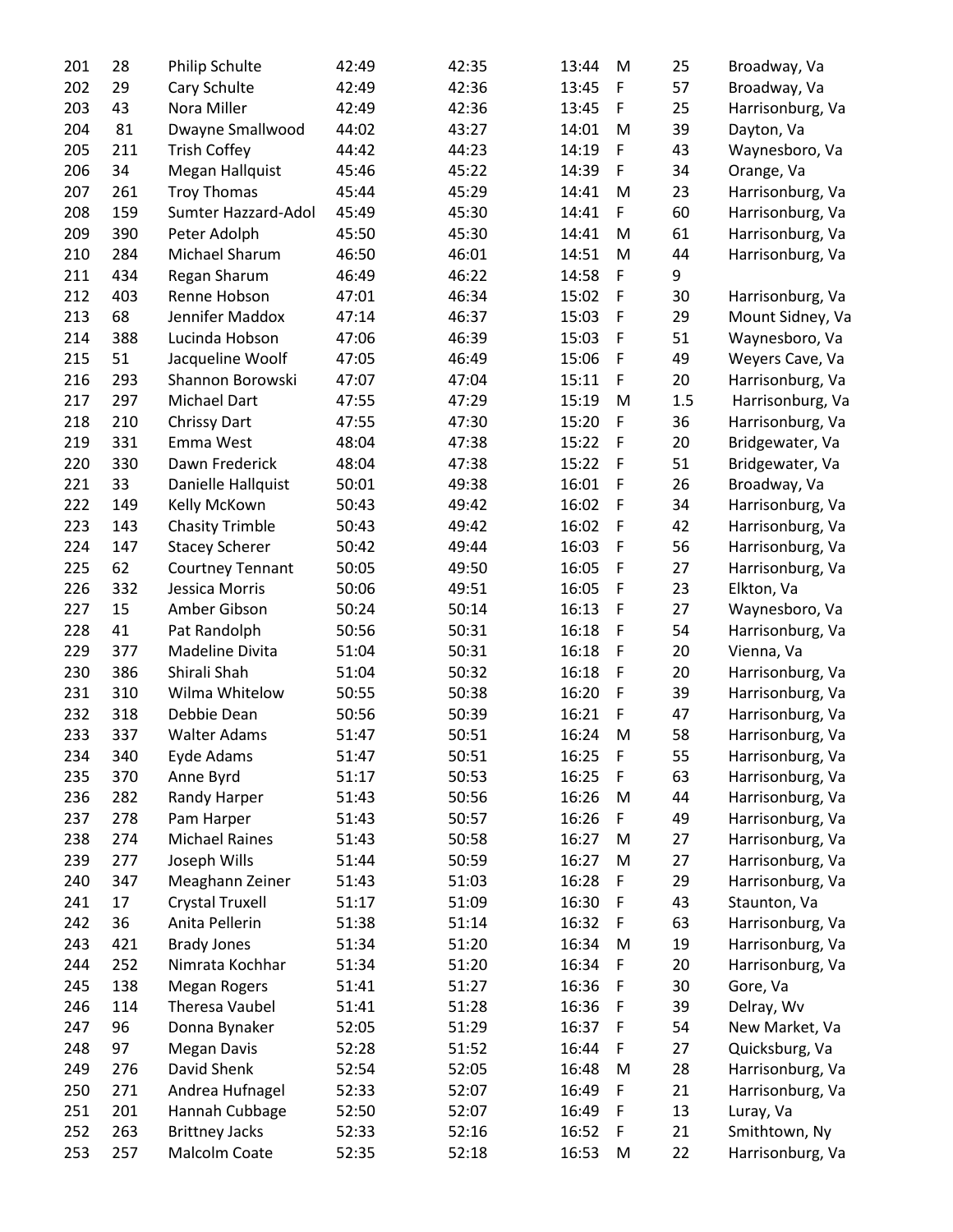| 254 | 270            | Ashby Nelson           | 52:33 | 52:19 | 16:53 | $\mathsf F$ | 21 | Harrisonburg, Va   |
|-----|----------------|------------------------|-------|-------|-------|-------------|----|--------------------|
| 255 | 206            | Amber Whetzel          | 53:17 | 52:34 | 16:58 | F           | 31 | Harrisonburg, Va   |
| 256 | 202            | Amy Painter            | 53:17 | 52:34 | 16:58 | $\mathsf F$ | 37 | Luray, Va          |
| 257 | 371            | Chrisy Riggleman       | 53:18 | 52:35 | 16:58 | F           | 33 | Harrisonburg, Va   |
| 258 | 99             | Alicia Floyd           | 53:24 | 52:49 | 17:03 | $\mathsf F$ | 30 | Weyers Cave, Va    |
| 259 | 145            | Anna Shifflett         | 53:56 | 53:04 | 17:07 | F           | 26 | Harrisonburg, Va   |
| 260 | 151            | Canaan Shifflett       | 53:56 | 53:05 | 17:08 | M           | 26 | Harrisonburg, Va   |
| 261 | 95             | Ann Ridder             | 53:59 | 53:24 | 17:14 | F           | 49 | Mount Crawford, Va |
| 262 | 275            | Kimberly Malamphy      | 54:13 | 53:25 | 17:14 | $\mathsf F$ | 31 | Harrisonburg, Va   |
| 263 | 93             | Lois Berry             | 53:59 | 53:25 | 17:14 | $\mathsf F$ | 61 | Harrisonburg, Va   |
| 264 | 285            | <b>Megan Rhodes</b>    | 54:12 | 53:25 | 17:14 | F           | 27 | Harrisonburg, Va   |
| 265 | 286            | Jean Traxler           | 54:13 | 53:25 | 17:14 | M           | 64 | Harrisonburg, Va   |
| 266 | 84             | Amanda Dulgarov        | 54:35 | 53:25 | 17:14 | F           | 30 | Harrisonburg, Va   |
| 267 | 170            | Jenny Coceano-Custe    | 54:16 | 53:26 | 17:15 | $\mathsf F$ | 53 | Mount Crawford, Va |
| 268 | 431            | <b>Harmony More</b>    | 54:32 | 53:28 | 17:15 | F           | 33 |                    |
| 269 | 140            | Jason Zook             | 54:32 | 53:29 | 17:16 | M           | 33 | Harrisonburg, Va   |
| 270 | 171            | Kait Bilston           | 54:23 | 53:32 | 17:16 | F           | 27 | Richmond, Va       |
| 271 | 355            | Parker Lenz            | 54:30 | 53:32 | 17:17 | M           | 9  | Harrisonburg, Va   |
| 272 | 141            | Noelle Zook            | 54:33 | 53:35 | 17:17 | F           | 32 | Harrisonburg, Va   |
| 273 | 20             | Lori Caldwell          | 53:47 | 53:38 | 17:18 | F           | 52 | Staunton, Va       |
| 274 | 19             |                        | 53:46 | 53:38 | 17:19 |             | 32 | Staunton, Va       |
|     | $\overline{2}$ | Leslie McCray          |       |       |       | F           |    |                    |
| 275 |                | Ashly Hoover           | 54:04 | 53:39 | 17:19 | $\mathsf F$ | 23 | Harrisonburg, Va   |
| 276 | 178            | Dori Thacker           | 54:29 | 53:39 | 17:19 | $\mathsf F$ | 48 | Harrisonburg, Va   |
| 277 | $\mathbf 1$    | Balbina Penaloza       | 54:05 | 53:40 | 17:19 | F           | 24 | Harrisonburg, Va   |
| 278 | 98             | <b>Christy Rymer</b>   | 54:19 | 53:44 | 17:20 | F           | 49 | Grottoes, Va       |
| 279 | 100            | Ellen Rymer            | 54:22 | 53:47 | 17:21 | F           | 70 | Harrisonburg, Va   |
| 280 | 156            | Sandra Kreider         | 54:10 | 53:49 | 17:22 | F           | 54 | Bridgewater, Va    |
| 281 | 181            | Susan Hepner           | 54:09 | 53:49 | 17:22 | F           | 54 | Mount Jackson, Va  |
| 282 | 157            | Norie Smith            | 54:09 | 53:51 | 17:22 | F           | 50 | Bridgewater, Va    |
| 283 | 18             | Cheryl Carper          | 54:02 | 53:53 | 17:23 | $\mathsf F$ | 45 | Staunton, Va       |
| 284 | 101            | Lori Acker             | 54:30 | 53:54 | 17:24 | F           | 53 | Grottoes, Va       |
| 285 | 185            | Norman Morris          | 54:35 | 53:54 | 17:24 | M           | 36 | Weyers Cave, Va    |
| 286 | 38             | Scot Lilly             | 55:00 | 53:55 | 17:24 | M           | 45 | Penn Laird, Va     |
| 287 | 39             | Grayson Lilly          | 55:00 | 54:00 | 17:25 | M           | 4  | Penn Laird, Va     |
| 288 | 356            | Carter Lenz            | 54:59 | 54:03 | 17:27 | M           | 7  | Harrisonburg, Va   |
| 289 | 37             | Shelia Lilly           | 55:10 | 54:05 | 17:27 | F           | 48 | Penn Laird, Va     |
| 290 | 42             | Gina Carderelli        | 54:35 | 54:06 | 17:27 | F           | 27 | Harrisonburg, Va   |
| 291 | 40             | Morgan Hensley         | 55:11 | 54:07 | 17:28 | F           | 15 | Penn Laird, Va     |
| 292 | 354            | <b>Gail Sutliff</b>    | 55:43 | 54:44 | 17:40 | F           | 60 | Harrisonburg, Va   |
| 293 | 288            | Hao Dang               | 55:19 | 54:46 | 17:40 | F           | 23 | Harrisonburg, Va   |
| 294 | 353            | Amy Lenz               | 55:42 | 54:46 | 17:40 | F           | 37 | Harrisonburg, Va   |
| 295 | 289            | Cari Ross              | 55:19 | 54:47 | 17:41 | F           | 22 | Harrisonburg, Va   |
| 296 | 265            | Shannon Williams       | 55:19 | 54:48 | 17:41 | F           | 21 | Harrisonburg, Va   |
| 297 | 375            | Vickie Wendt           | 56:10 | 55:02 | 17:45 | F           |    | Harrisonburg, Va   |
| 298 | 373            | Jessica Williams       | 56:10 | 55:02 | 17:45 | F           |    | Elkton, Va         |
| 299 | 372            | <b>Courtney Magner</b> | 56:10 | 55:03 | 17:46 | F           | 22 | Harrisonburg, Va   |
| 300 | 374            | Brenda Black           | 56:10 | 55:03 | 17:46 | $\mathsf F$ |    | Broadway, Va       |
| 301 | 376            | <b>Terri Morrison</b>  | 56:12 | 55:03 | 17:46 | F           |    | Harrisonburg, Va   |
| 302 | 146            | Kelly Reedy            | 56:06 | 55:14 | 17:49 | F           | 34 | Harrisonburg, Va   |
| 303 | 155            | Lisa Milsted           | 56:06 | 55:17 | 17:50 | F           | 46 | Harrisonburg, Va   |
| 304 | 387            | Kim Butterfield        | 56:07 | 55:30 | 17:54 | $\mathsf F$ | 28 | New Market, Va     |
| 305 | 58             | Elizabeth Cessna       | 56:08 | 55:30 | 17:55 | $\mathsf F$ | 33 | Bridgewater, Va    |
| 306 | 121            | Kathryn Taylor         | 56:08 | 55:30 | 17:55 | F           | 26 | Harrisonburg, Va   |
|     |                |                        |       |       |       |             |    |                    |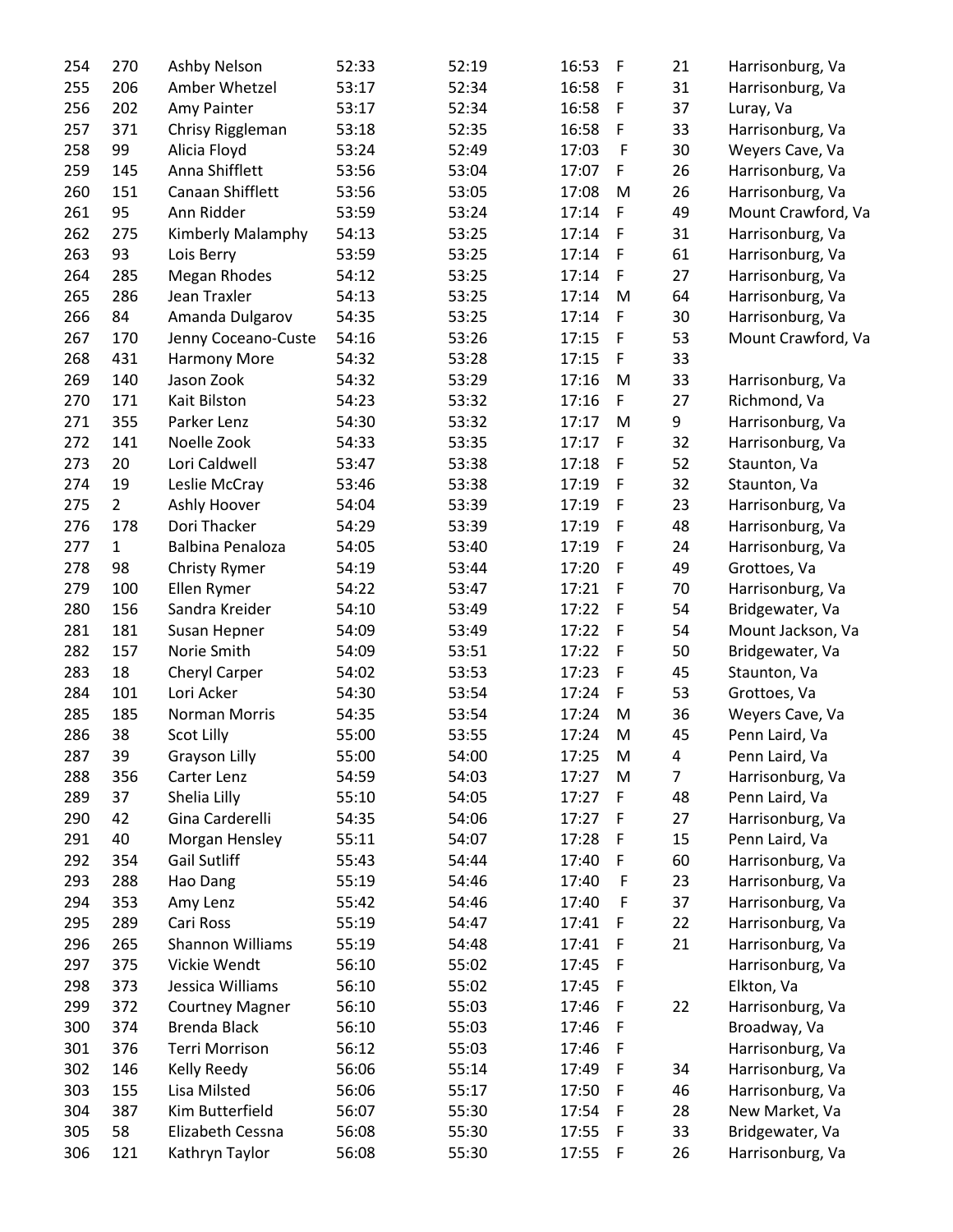| 307 | 255 | Sam Zarrilli            | 55:58   | 55:45   | 17:59 | F                      | 20 | Harrisonburg, Va  |
|-----|-----|-------------------------|---------|---------|-------|------------------------|----|-------------------|
| 308 | 260 | Josh Park               | 55:58   | 55:45   | 17:59 | M                      | 20 | Chantilly, Va     |
| 309 | 209 | Shelia Shifflett        | 56:32   | 56:11   | 18:08 | F                      | 55 | Bridgewater, Va   |
| 310 | 327 | Morgan Marshall         | 57:56   | 56:57   | 18:23 | F                      | 15 | Harrisonburg, Va  |
| 311 | 325 | Heather Jones           | 57:57   | 56:59   | 18:23 | F                      | 39 | Harrisonburg, Va  |
| 312 | 176 | Mary Ann Young          | 57:36   | 56:59   | 18:23 | F                      | 52 | Dayton, Va        |
| 313 | 326 | <b>Brooke Eaton</b>     | 57:58   | 57:00   | 18:24 | F                      | 9  | Harrisonburg, Va  |
| 314 | 192 | Cindy Campbell          | 57:37   | 57:02   | 18:24 | F                      | 53 | Churchville, Va   |
| 315 | 148 | <b>Becky Chandler</b>   | 57:54   | 57:04   | 18:25 | F                      | 55 | Harrisonburg, Va  |
| 316 | 112 | Alicia Corral-Clark     | 57:39   | 57:08   | 18:26 | F                      | 42 | Linville, Va      |
| 317 | 110 | Wanda Hinkle            | 57:40   | 57:11   | 18:27 | F                      | 42 | Penn Laird, Va    |
| 318 | 381 | <b>Stephanie Austin</b> | 57:56   | 57:32   | 18:34 | F                      | 29 | Harrisonburg, Va  |
| 319 | 384 | Shalonda Brooks         | 58:13   | 57:48   | 18:39 | F                      | 27 | Grottoes, Va      |
| 320 | 223 | <b>Yvette Hill</b>      | 58:16   | 57:51   | 18:40 | F                      | 43 | McGaheysville, Va |
| 321 | 401 | Alec Lockey             | 58:44   | 57:53   | 18:41 | M                      | 16 | Harrisonburg, Va  |
| 322 | 399 | Phillip Lockey          | 58:45   | 57:53   | 18:41 | M                      | 10 | Harrisonburg, Va  |
| 323 | 396 | <b>Mike MacInnis</b>    | 58:45   | 57:55   | 18:41 | M                      | 21 | Harrisonburg, Va  |
| 324 | 397 | Allison Anderson        | 58:46   | 57:56   | 18:42 | F                      | 19 |                   |
|     |     |                         |         |         |       |                        |    | Harrisonburg, Va  |
| 325 | 395 | Vicky Kelley            | 58:46   | 57:56   | 18:42 | F                      | 20 | Harrisonburg, Va  |
| 326 | 393 | Kami Aiello             | 58:46   | 57:58   | 18:42 | F                      | 19 | Harrisonburg, Va  |
| 327 | 400 | Laura Minnich Locke     | 58:47   | 57:59   | 18:42 | F                      | 52 | Harrisonburg, Va  |
| 328 | 398 | <b>Ruth Shuford</b>     | 58:47   | 57:59   | 18:43 | F                      | 21 | Harrisonburg, Va  |
| 329 | 383 | Anisha Matthews         | 58:30   | 58:04   | 18:44 | F                      | 30 | Harrisonburg, Va  |
| 330 | 382 | Shamika Hayes           | 58:33   | 58:07   | 18:45 | F                      | 31 | Harrisonburg, Va  |
| 331 | 111 | Randy Hinkle            | 58:41   | 58:12   | 18:47 | M                      | 47 | Penn Laird, Va    |
| 332 | 113 | Sarah Lam               | 58:45   | 58:14   | 18:47 | F                      | 37 | Stanley, Va       |
| 333 | 109 | Paul De La Garza        | 58:44   | 58:17   | 18:48 | M                      | 51 | Grottoes, Va      |
| 334 | 139 | <b>Grace Tysinger</b>   | 59:26   | 58:20   | 18:49 | F.                     | 6  | Harrisonburg, Va  |
| 335 | 305 | Lane Davis              | 59:15   | 58:30   | 18:52 | F.                     | 33 | Weyers Cave, Va   |
| 336 | 303 | <b>Michael Davis</b>    | 59:16   | 58:30   | 18:53 | M                      | 33 | Weyers Cave, Va   |
| 337 | 48  | Donna Jo Ketterman      | 59:49   | 58:43   | 18:57 | F                      | 55 | Harrisonburg, Va  |
| 338 | 59  | Rachel Tysinger         | 59:47   | 58:43   | 18:57 | F                      | 33 | Harrisonburg, Va  |
| 339 | 323 | <b>Matt Martin</b>      | 59:51   | 58:45   | 18:58 | M                      | 24 | Harrisonburg, Va  |
| 340 | 76  | Marian Bauman           | 59:42   | 58:50   | 18:59 | $\mid \mathsf{F} \mid$ | 70 | Harrisonburg, Va  |
| 341 | 180 | Elizabeth Yoder         | 59:42   | 58:51   | 18:59 | F                      | 66 | Bridgewater, Va   |
| 342 | 294 | Kitty Cabana            | 1:00:17 | 59:07   | 19:04 | F                      | 41 | Harrisonburg, Va  |
| 343 | 296 | <b>Megan Morris</b>     | 1:00:23 | 59:12   | 19:06 | F                      |    | Harrisonburg, Va  |
| 344 | 345 | Michelle Uy             | 1:00:14 | 59:12   | 19:06 | F                      | 25 | Clifton Forge, Va |
| 345 | 70  | Evan Rodeffer           | 1:00:43 | 59:24   | 19:10 | M                      | 30 | Weyers Cave, Va   |
| 346 | 69  | Virginia Rodeffer       | 1:00:43 | 59:26   | 19:11 | F                      | 30 | Weyers Cave, Va   |
| 347 | 432 | Erin Gaskins            | 1:00:14 | 59:40   | 19:15 | F                      | 35 |                   |
| 348 | 304 | <b>Allison Hester</b>   | 1:03:44 | 1:02:29 | 20:10 | F                      | 18 | Waynesboro, Va    |
| 349 | 350 | Sydney Slaydon          | 1:03:45 | 1:02:30 | 20:10 | F                      | 6  | Harrisonburg, Va  |
| 350 | 302 | Regina Hester           | 1:03:44 | 1:02:30 | 20:10 | F                      | 45 | Waynesboro, Va    |
| 351 | 348 | Pamela Slaydon          | 1:03:45 | 1:02:31 | 20:10 | F                      | 43 | Harrisonburg, Va  |
| 352 | 321 | Kristin Payne           | 1:03:46 | 1:02:34 | 20:11 | F                      | 53 | Harrisonburg, Va  |
| 353 | 186 | <b>Allie Morris</b>     | 1:03:25 | 1:02:42 | 20:14 | F                      | 30 | Weyers Cave, Va   |
| 354 | 430 | Deanna Lam              | 1:03:13 | 1:02:42 | 20:14 | F                      | 46 |                   |
| 355 | 89  | Debbie Fox              | 1:03:33 | 1:03:00 | 20:20 | F                      | 48 | Staunton, Va      |
| 356 | 88  | <b>Whitney Fox</b>      | 1:03:32 | 1:03:00 | 20:20 | F                      | 38 | Staunton, Va      |
| 357 | 428 | Patricia Craft          | 1:03:44 | 1:03:14 | 20:24 | F                      | 56 |                   |
| 358 | 164 | Debbie Napier           | 1:07:01 | 1:06:09 | 21:21 | F                      | 55 | Massanutten, Va   |
| 359 | 166 | Janel Houser            | 1:07:13 | 1:06:12 | 21:22 | F                      | 78 | Timberville, Va   |
|     |     |                         |         |         |       |                        |    |                   |